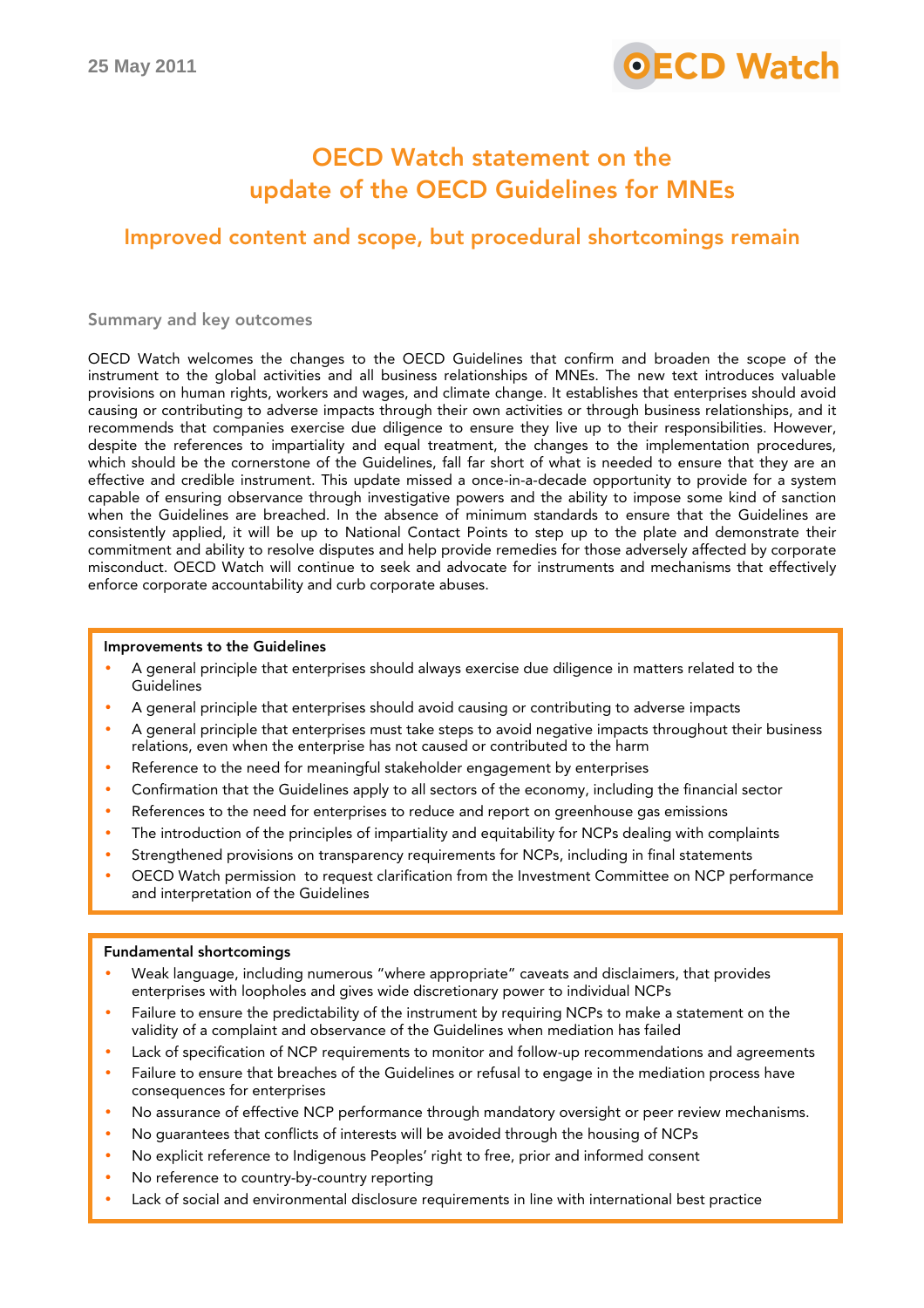

#### The update in context

At the OECD Ministerial Council Meeting on the 25<sup>th</sup> of May, 2011, the OECD is celebrating its 50<sup>th</sup> anniversary and reflecting on its various achievements. The anniversary session will include the adoption of the update of the OECD Guidelines for Multinational Enterprises. The aim of the update was to ensure the Guidelines' role as a leading international instrument for the promotion of responsible business conduct.

OECD Watch, a global network of over 80 civil society organizations, welcomes the update as a timely and necessary revision of an instrument that had failed to reach its full potential to adequately address the adverse impacts of multinational enterprises on individuals, communities and the environment. Over the past decade, OECD Watch has consistently identified shortcomings and provided constructive suggestions to improve the implementation of the OECD Guidelines.

In addition, recent developments in the field of international corporate accountability confirmed OECD Watch's assessment of the limited effectiveness of the OECD Guidelines. For example, the recent work of UN Special Representative John Ruggie identified the existence of a global governance gap with regard to corporate accountability for human rights abuses and noted that instruments like the OECD Guidelines were failing to fill this gap. It was thus clear at the start of the update process that a giant leap forward was needed if the OECD Guidelines were to remain relevant and become truly effective in resolving grievances.

#### The update process

OECD Watch values the opportunity provided by the OECD Investment Committee (IC) to make a contribution to the update process and take part in the Advisory Group to the Chair of the update. The Investment Committee's exemplary form of stakeholder consultation was not practiced by all other OECD bodies entrusted with the update of Guidelines' specialized chapters. Consultation processes with OECD Watch, other stakeholders and external experts should be more than a token gesture and provide for a meaningful engagement. A further concern shared by OECD Watch with various stakeholders and international organizations is that the update process was rushed and lacked public consultation. As a result, no broader public discussion on the merits of proposals could take place on highly relevant issues such as indigenous people's rights and (integrated) social and environmental reporting provisions fit for the 21st century. Due to restrictive time pressures, the intended alignment of the Guidelines with the most up to date international instruments and best practices relevant to corporate accountability (such as reference to Free, Prior and Informed Consent as in the International Finance Corporation Performance Standards) remain incomplete.

#### Improvements and missed opportunities in scope and content

The update has resulted in a number of significant advances in the Guidelines, in particular with regard to the broadening of the scope of the Guidelines to include all business relationships, not just those in which an investment relation was present. The update has confirmed and broadened the scope of the application to global activities of MNEs and their subsidiaries and business relationships and a wider group of workers within that realm.

New general policies make clear that enterprises should always carry-out due diligence to avoid causing or contributing to adverse impacts and address such impacts when they occur. The Guidelines further stipulate enterprises should not turn a blind eye to adverse impacts throughout their business relationships even if they have not contributed to that impact, but instead seek to prevent or mitigate those impacts.

The broad application of the principle of due diligence throughout the enterprise's own activities and throughout their business relationships on matters covered by the Guidelines is a major achievement. More than just to do no harm, enterprises should act and take preventative measures to avoid causing and contributing to adverse impacts. Enterprises will have to significantly increase their efforts to take their social and environmental impacts into account in their investment decisions and business relationships.

OECD Watch welcomes the addition of a paragraph on meaningful stakeholder engagement, which should be considered as an integral part of appropriate due diligence processes and therefore read in conjunction with those paragraphs. Meaningful stakeholder engagement involves consultation with affected and potentially affected stakeholders in decision making processes throughout the entire cycle of the enterprise's activities and implies that enterprises should provide the public and stakeholders with adequate, measureable, verifiable and timely information on the actual and potential impacts of the activities of the enterprise.

A fundamental shortcoming is the lack of explicit reference to community consultation and consent processes. Given the disproportionate and often irremediable harm caused by business enterprises, particularly within the extractives industry, on the rights and interests of Indigenous Peoples, a reference to international standards including the right to Free, Prior and Informed Consent should have been included.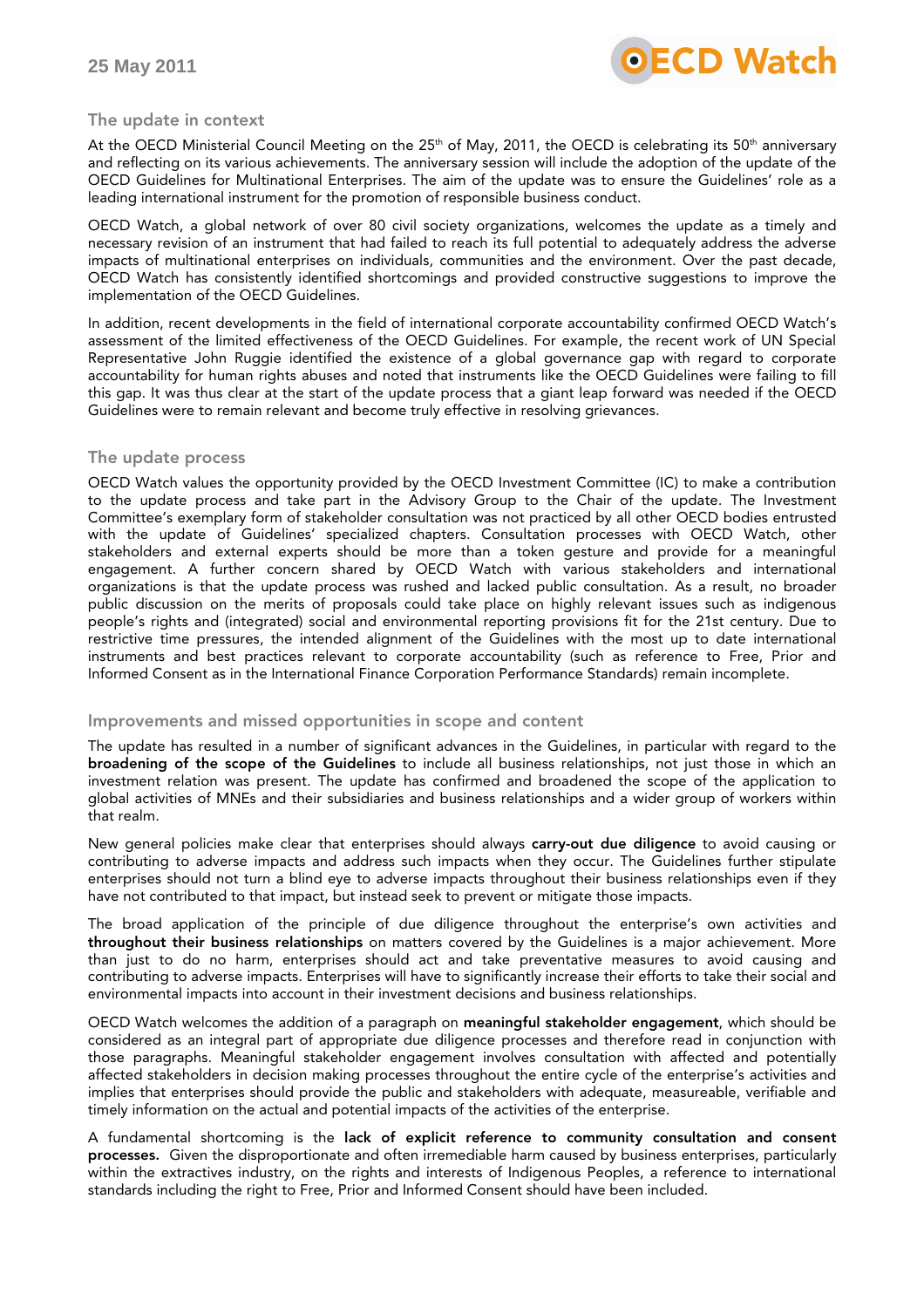

The update failed to significantly improve the disclosure chapter. It is particularly disappointing that quidance on country-by-country reporting has not been included. Given the legislation on this issue in the United States and an on-going process in Europe concerning country-by-country reporting for EU-based companies, it appears that the OECD Guidelines will fall short of corporate transparency and disclosure developments, before they leave the printing press. Similarly, the update failed to include social and environmental disclosure requirements in line with international best practice.

The addition of a separate human rights chapter containing standards on the minimum expected conduct of enterprises with regards to human rights constitutes a major step forwards. It specifies that enterprises should respect internationally recognized rights, references corporate complicity and respect for international humanitarian law. The new text establishes that enterprises should respect human rights wherever they operate, that enterprises should avoid causing or contributing to human rights abuses. A dedicated human rights due diligence provision recognizes the need to involve rights-holders, aimed at identifying and preventing or mitigating risks posed by the enterprise to the rights of individuals and communities. The text refers, in a nonexclusive manner, to the International Bill of Human Rights and UN instruments dealing with the rights of Indigenous Peoples, persons belonging to national, ethnic, religious and linguistic minorities, women, children, persons with disabilities and migrant workers and their families.

The terminology in the employment chapter has been aligned with the 1977 ILO Tripartite Declaration Concerning Multinational Enterprises and Social Policy (Revised 2006) so that the Guidelines now clearly apply to a wide group of workers. A further positive addition is the introduction of a clause stipulating that wages should at least meet the basic needs of workers and their families. While not covering the notion of a living wage, this provision will be of use for addressing issues in global supply chains and in the informal sector, where low wages often lead to excessive overtime and child labour.

Minimal changes were made to the environment chapter, but one important improvement is the inclusion of provisions encouraging enterprises to reduce and report on greenhouse gas emissions in order to address climate change. These provisions should be viewed in the context of the UN Framework Convention on Climate Change and other "international environmental commitments". Another positive addition is a clause stating that enterprises should avoid negative impacts on the environment or, where unavoidable, to mitigate them. The update unfortunately missed an opportunity to bring the OECD Guidelines in line with current best practice regarding cumulative environmental impact assessments and early warning systems.

The bribery chapter benefited from the inclusion of key aspects of the OECD's 2009 "Recommendations of the Council on Further Combating Bribery in International Business Transactions". However, the update failed to encourage enterprises to adopt policies prohibiting all forms of bribery and corruption and have their leadership publicly articulate a commitment not to use or tolerate any form of bribery or corruption to obtain or retain business. By limiting the Guidelines to countering bribery and not addressing broader acts of corruption, the updated Guidelines fall short of the UN Convention against Corruption.

Increasing attention is being paid to the issue of taxation as an important element of responsible business conduct, and it is positive that the updated Guidelines include a new provision encouraging enterprises to treat tax governance and tax compliance as important elements of their oversight and broader risk management systems. It is clear that tax is an increasing area of risk for companies, and their boards should consider tax as part of their contribution to the societies in which they operate. OECD Watch also welcomes the amendment to the Guidelines taxation chapter that suggests that companies should comply with both the letter and the spirit of the law. OECD Watch calls on adhering governments to prevent enterprises from exploiting legal loopholes with a view to avoiding tax.

#### Procedural Guidance: few guarantees for effective implementation

OECD Watch has consistently stressed the importance of improving the procedures of the NCPs, in particular in dealing with specific instances. Positive changes to the text may not make a significant difference on the ground unless backed up by more predictable and credible procedures to ensure improved and more coherent NCP performance.

The update has resulted in a number of improvements in the Procedural Guidance including provisions for: indicative timescales for the completion of cases; stronger cooperation between home and host country NCPs; strengthened provisions on transparency requirements for NCPs, including in final statements, capacitybuilding and promotion of the Guidelines. The update confirmed that adhering governments make a binding commitment to implement the OECD Guidelines, and that they should make available the necessary human and financial resources to effectively fulfill those commitments.